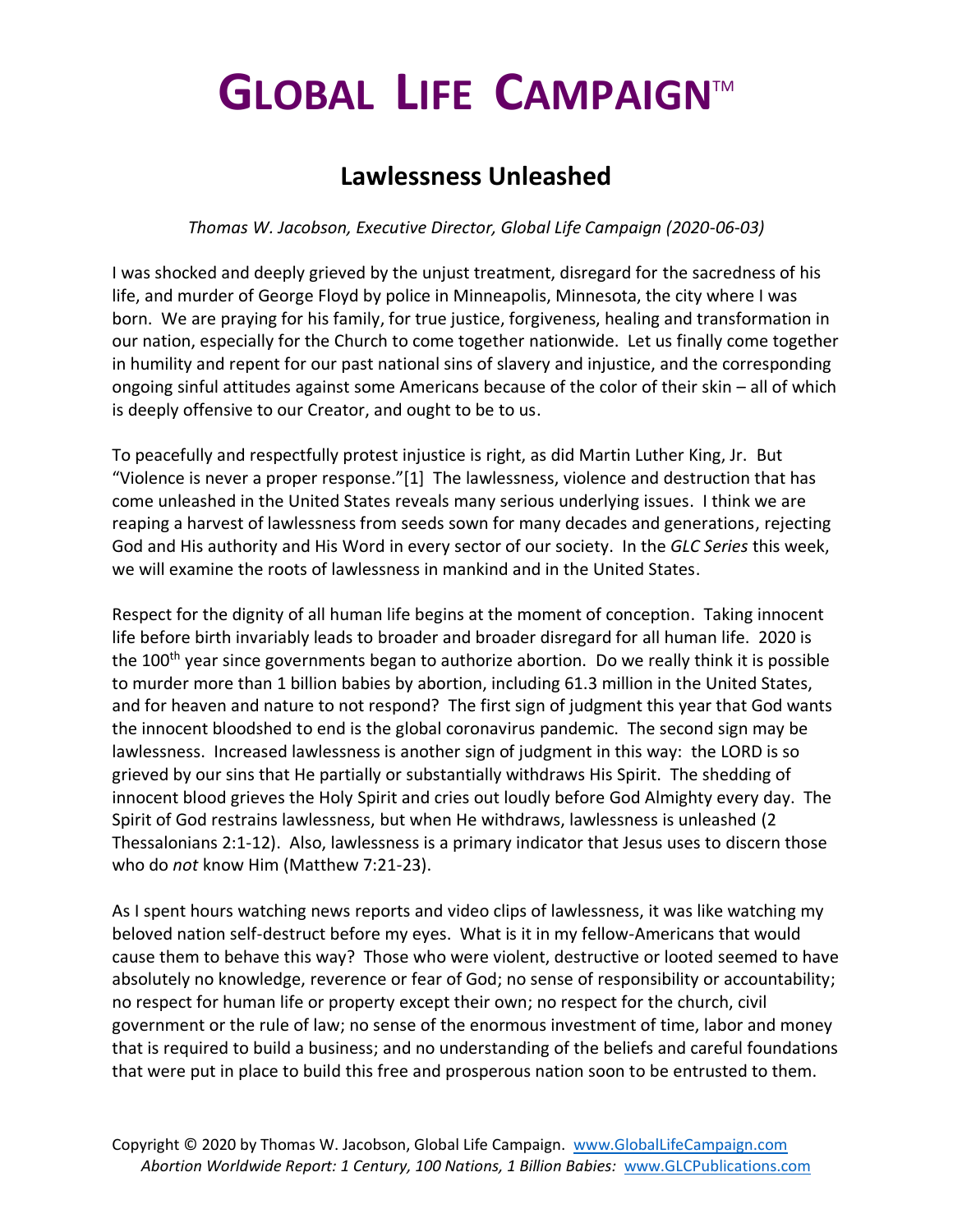Here is another question to consider: Do we think it is possible to have been a nation devoted to God and more blessed than any other in history, and then become full of idolatry, selfidolatry, immorality, innocent bloodshed, and rejecting Him, and not receive correction?

**Source of Lawlessness:** Where does lawlessness come from, and why do some people behave in lawless ways and others do not? Actually, every one of us is guilty of lawlessness because we were born in sin, which means that at our core, our natural response is to resist or rebel against authority, beginning with our parents, including by manipulating or demanding our own way (Psalm 51:5; Proverbs 29:15). "Sin is lawlessness" (1 John 3:4). Every lawless thought, word and deed begins in the human heart (Matthew 15:18-20).

**Signs of Lawlessness:** Regarding marriage, family, work and society, something I noticed in the Bible is that God often speaks to those under authority first because if the one under authority refuses to respect the one in authority, that relationship or institution or government cannot operate properly or fulfill its purpose. This begins with our relationship with God, and is why He went immediately to Adam when he and Eve sinned because He gave the command to Adam (Genesis 3:9-11). We are lawless beings apart from God, but as you know or will see below, when we bring ourselves under His authority, then everything comes into order and we are able to live in right relationship with God and each other. Failing to do so results in rebellion, lawlessness and chaos. Here are some signs of lawlessness that I see:

- God designed the love, faithfulness, unity and communion in marriage and family to be a reflection of the Trinity, and the place where respect for authority is first taught. But when husbands and fathers neglect or abuse their leadership, or wives refuse to respect their husbands, or children rebel or brake relationship with them, then lawlessness increases (Ephesians 5:22-6:4).
- God designed the Church to be holy and to bring His Presence, Truth, and Kingdom on earth as it is in heaven. But when clergy and entire church denominations reject who He has revealed Himself to be, and reject the authority of the Scriptures or refuse to teach Truth, then lawlessness increases. This includes in matters of marriage and divorce, immorality, adultery, sexually deviant behaviors, abortion, the priesthood and leadership of the church.
- When those gifted by God with acting and communication skills use entertainment and media to promote sin and corrupt the culture, then lawlessness increases.
- When educators, called to shape the minds of children and youth with the greatest care and nobility, have deliberately removed the reverence for and knowledge of God, unchanging truths and principles, the truth about creation and our history, and have taught contempt for authority and our Founding Fathers, they have prepared a generation to be lawless.
- God designed civil government to represent Him in doing righteousness and justice, and protecting innocent human life. But when legislators, government officials, and judges have enacted, enforced, or upheld their own laws and policies that directly contradict the Law of God, they have encouraged, promoted and protected lawlessness. This includes authorizing no-fault divorce, teenage immorality, and abortion (by which innocent blood is on their hands too), and prohibiting prayer, the Bible and 10 Commandments (which prohibit these evils, murder, lawlessness, violence, and theft or destruction of property).